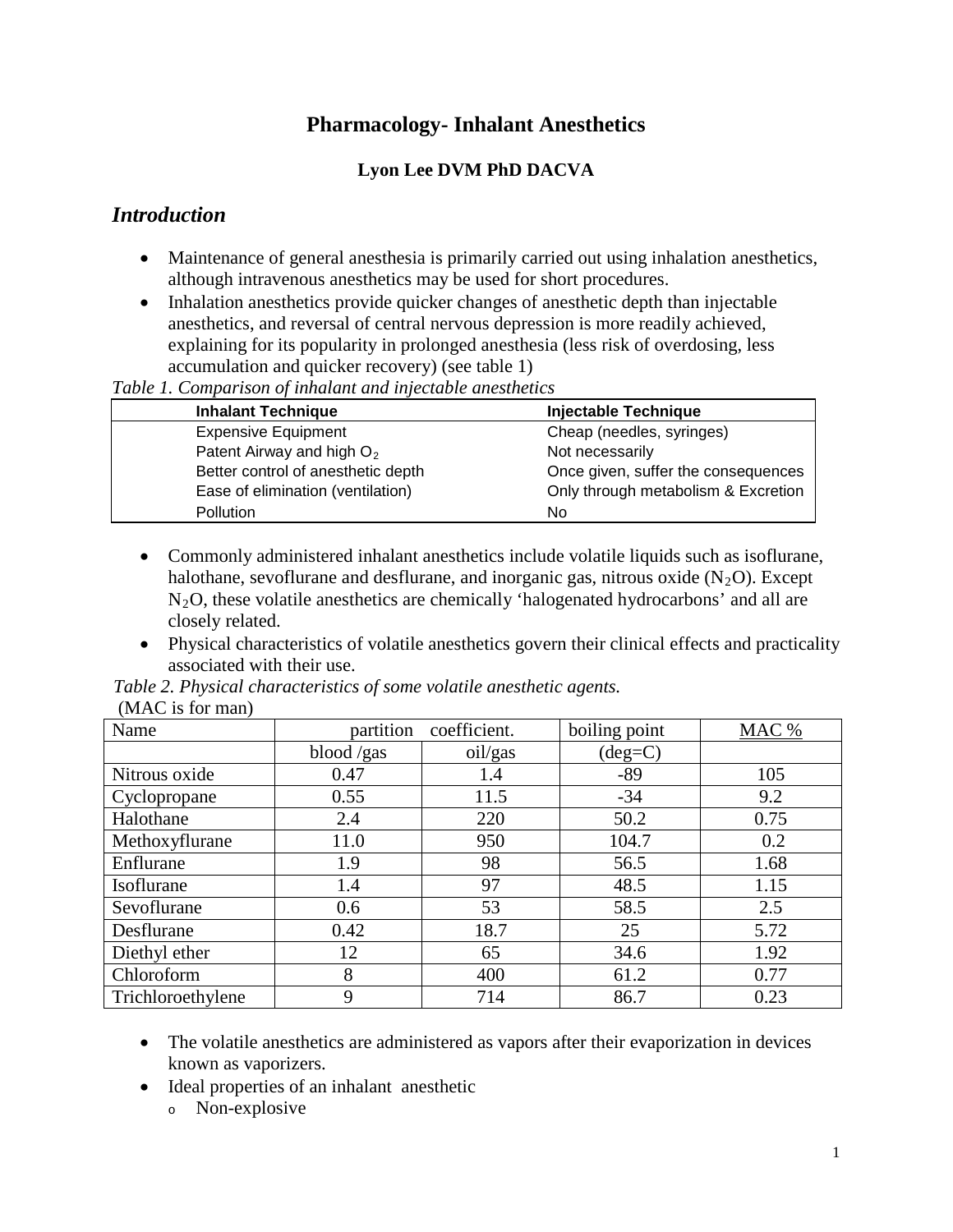- <sup>o</sup> Non-flammable
- <sup>o</sup> Non-toxic
- $\circ$  Safe with  $CO<sub>2</sub>$  absorbent
- <sup>o</sup> Potent
- <sup>o</sup> Pleasant to inhale
- <sup>o</sup> Minimal metabolism
- <sup>o</sup> Low blood gas solubility
- <sup>o</sup> Good analgesia
- <sup>o</sup> Good shelf life
- <sup>o</sup> Minimal organ depression
- <sup>o</sup> Inexpensive
- The mechanism by which inhaled anesthetics produce the CNS depression is not clearly understood, and a single theory to explain it is unlikely. Most evidence is consistent, however, with inhibition of synaptic transmission through multineuronal polysynaptic pathways, particularly in the reticular activating system (see CNS & Anesthesia lecture)

# *Practical aspects of the use of inhalational (volatile) anesthetic agents*

### **Anesthetic potency: The minimum alveolar concentration (MAC)**

- The term 'potency' refers to the quantity of an inhalational anesthetic that must be administered to cause a desired effect such as general anesthesia, and the standard index of inhalation anesthetics is the **minimum alveolar concentration (MAC)** which was proposed by Merkel and Eger in 1963.
- MAC is defined as the alveolar concentration of anesthetic that prevents muscular movement in half the test subjects in response to a painful stimulus.
- It is usually expressed as a % but this assumes a normal sea level atmospheric pressure.
- As blood anesthetic gas levels are difficult to measure, end tidal levels of inhalant anesthetics are usually accepted as approximating to alveolar and therefore to blood gas tensions. The anesthetic potency of an inhaled agent is inversely related to MAC.
- MAC is also inversely related to the oil/gas partition coefficient (PC).
- The partition coefficient is defined as the ratio of the amount of substance (e.g., inhalant) present in one phase (oil, blood etc.) compared with another (gas), the two phases being of equal volume and in equilibrium.
	- <sup>o</sup> A blood:gas PC of 0.5 means that the concentration of inhalant in the blood is half that present in the alveolar gas when the partial pressure of the anesthetic is identical at both sites.
	- <sup>o</sup> PC in an inhalation anesthetic is most commonly used to refer to its solubility in a given solvent (e.g., oil, blood etc.).
	- <sup>o</sup> A very potent anesthetic (e.g., methoxyflurane) has a low MAC value and a high oil/gas PC, whereas a low potency agent (e.g.,  $N_2O$ ) has a high MAC and low oil/gas PC.
	- <sup>o</sup> In other words, an anesthetic with a high oil solubility (i.e., high oil/gas PC) is effective at a low alveolar concentration and has a high potency.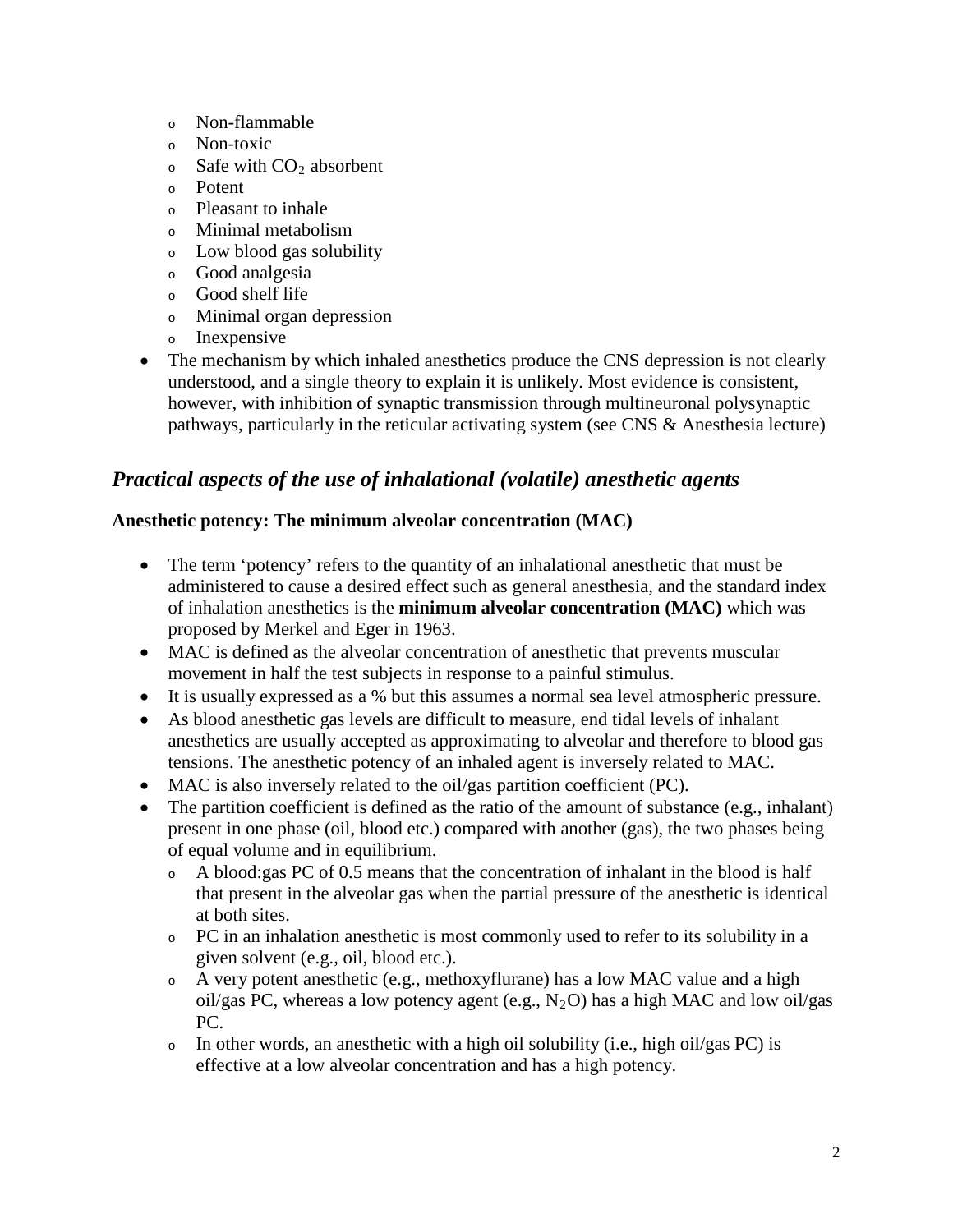- The anesthetic dose is commonly defined in terms of multiples of MAC (i.e., 1.5 times MAC or 1.5 MAC).
- Surgical depth is usually achieved at 1.2 to 1.5 times of MAC values.
- In a single species the variation in MAC values is generally small.
- Even between species the variation is not usually large.
- One exception is  $N_2O$  where MAC in man is 104 %, whereas in most animals close to 200%, making the agent far less effective in domestic animals.
- In man, MAC is greatly influenced by age in inverse relationship.
- MAC is also reduced by any sedative, analgesic or parental anesthetic agents which has been used.
- Factors to decrease MAC
	- <sup>o</sup> hypotension
	- $\circ$  anemia (PCV<13%)
	- <sup>o</sup> hypothermia
	- <sup>o</sup> metabolic acidosis
	- <sup>o</sup> hypoxia
	- <sup>o</sup> premedicants
	- <sup>o</sup> pregnancy
	- <sup>o</sup> aging
	- <sup>o</sup> hypothyroidism
	- <sup>o</sup> concurrent use of analgesics.
- Factors to increase MAC
	- <sup>o</sup> increased body temperature
	- <sup>o</sup> hyperthyroidism
	- <sup>o</sup> hypernatremia
	- <sup>o</sup> concurrent use of central nervous stimulant (e.g., doxapram).
- Factors known not to affect MAC
	- <sup>o</sup> type of stimulation to test
	- <sup>o</sup> duration of anesthesia
	- <sup>o</sup> sex
	- $\circ$  PaCO<sub>2</sub> (between 15-95 mmHg)
	- <sup>o</sup> hypertension
	- <sup>o</sup> potassium

Table 3. Comparison of anesthetic potency of inhalant anesthetics using MAC (volume %).

| Name           | Dogs           | Cats   | Horses | Human  |
|----------------|----------------|--------|--------|--------|
| Methoxyflurane | 0.23%          | 0.23%  | 0.28%  | 0.16%  |
| Halothane      | 0.87 %         | 0.82%  | 0.88 % | 0.74%  |
| Isoflurane     | 1.28 %         | 1.63 % | 1.31 % | 1.15 % |
| Sevoflurane    | $2.1 - 2.36\%$ | 2.58%  | 2.36%  | 1.7%   |
| Desflurane     | 7.2%           | 9.8%   | 7.6%   | 5.72 % |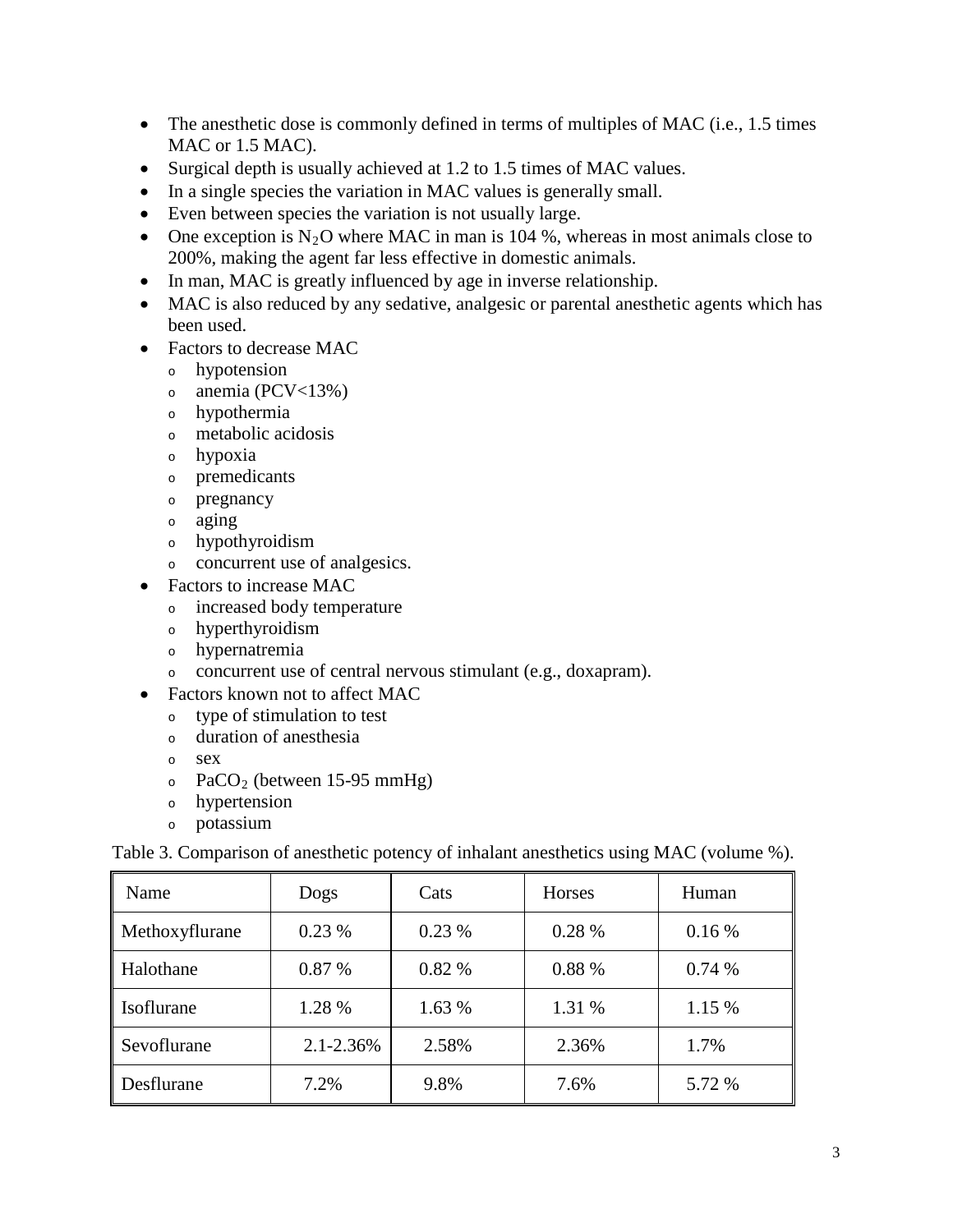| Nitrous oxide | 88 % | 255 % | 205% | ∩<<br>%<br>$\upsilon$ |
|---------------|------|-------|------|-----------------------|
|---------------|------|-------|------|-----------------------|

#### **Uptake and elimination of volatile agents.**

• Understanding of the uptake and elimination of an inhalational anesthetic is necessary for the proper use and subsequently improved safety for the patient.

*Alveolar partial pressure curve*

- The alveolar partial pressure  $(P_A)$  of an inhaled anesthetic is in equilibrium with the arterial blood (Pa) and brain (Pbr). As a result the  $P_A$  is an indirect measurement of anesthetic partial pressure in the brain;  $P_A \approx Pa \approx Pbr$ .
- Kety described alveolar partial pressure curves for all inert gases have the same characteristics (inhalant anesthetics are considered to behave in the body as inert gases).
- *Figure 1. Kety's alveolar partial pressure curve of inhalant during uptake*



- The curve as depicted in the figure 1 above has three distinctive stages; initial rise, knee and tail. Initial rise represents a steep slope where the ventilation moves the agent rapidly into the lungs. Following this, the knee stage arrives where the rate of the agent start to slow down.
- Slopes of knee are determined by rate of uptake by vessel rich tissues (heart, brain, liver etc.) which receives greater than 70 % of cardiac output.
- The slopes of tail are determined by the rate of uptake of gas by muscles and fat (have relatively poor blood supply) which continues for a long time especially if the anesthetic has high oil/gas PC.
- The overall slopes differ between inhalants, principally affected by its solubilities in the tissue and blood (see figure 2 and 3).
- For example, the curve for methoxyflurane will be less steep than  $N_2O$  which has a very low blood or tissue solubility.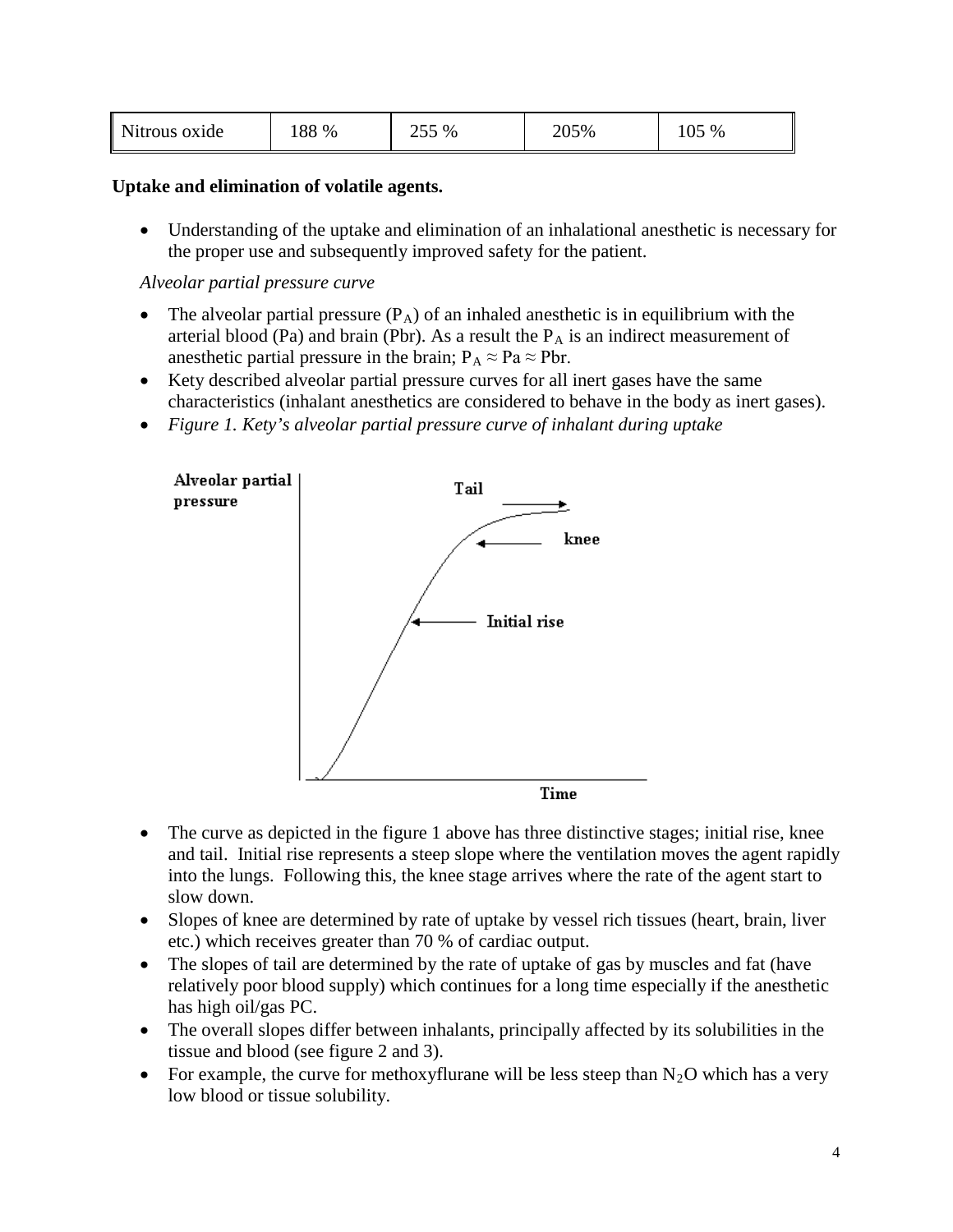*Figure 2. The rise of alveolar partial pressure*  $(P_A)$  toward the inspired partial pressure  $(P<sub>I</sub>)$  *in different volatile anesthetics.* 





- Anesthetic elimination or recovery from inhalation anesthesia results from the elimination of anesthetic from the brain.
- This process is simply the reversal (wash-out) of the anesthetic uptake so the prominent factors affecting the recovery are the same as those for anesthetic induction.
- Alveolar concentration of inhalant reflects the amount in the brain

*Factors governing the alveolar concentration of inhalants* 

- Alveolar anesthetic concentration primarily depends on (see table 4)
	- a. Inspired concentration
	- b. Alveolar ventilation
	- c. Solubility of inhalant in blood and tissues
	- d. Cardiac output
	- e. Tissue capacity and blood flow to the tissues

| FACTORS (WITH                  | <b>ALVEOLAR CONCENTRATION</b> |
|--------------------------------|-------------------------------|
| <b>NCREASE</b>                 |                               |
| Inspired concentration         |                               |
| Alveolar ventilation           |                               |
| Solubility                     |                               |
| Cardiac output                 |                               |
| Tissue capacity and blood flow |                               |

#### *Table 4. Factors influencing alveolar concentration*

#### *Inspired concentration*

• The higher the vaporizer setting, the higher the inspired concentration (or partial pressure,  $P_1$ ) of the inhalant by the patient, which results in the higher alveolar concentration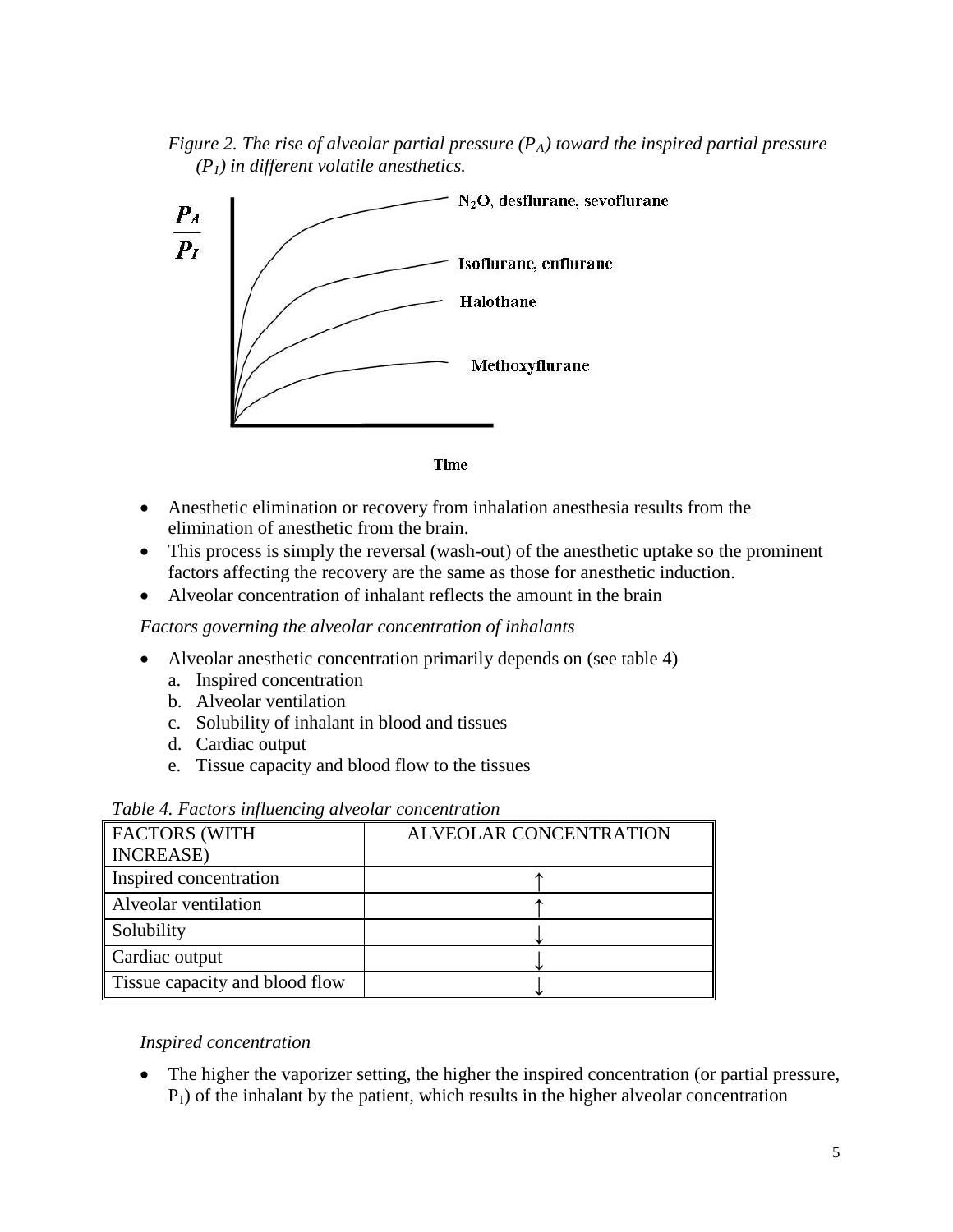- Volatility (boiling point).
	- <sup>o</sup> Induction can be speeded by increasing the concentration of anesthetic gas inspired.
	- <sup>o</sup> However, the concentration that can be obtained is governed by the volatility of the agent. (NB, with very volatile agents, it may not be safe to use maximal possible concentrations for other reasons).

### *Alveolar ventilation*

- The inspired gases reach the alveoli, where gas exchange takes place.
- Initially there should be a rapid rise in alveolar concentration, but this is contra-balanced by the solubility of the inhalant anesthetics.
- The better a patient breathes in, the better the gas exchanges, and the faster the patient gets anesthetized.
- Increased alveolar ventilation, like  $P<sub>I</sub>$ , promotes input of anesthetic to offset uptake. The net result is a more rapid rate of increase in  $P_A$  toward the  $P_I$  (i.e., the faster the alveolar concentration  $(P_A)$  will achieve the inspired concentration  $(P_I)$ ), and thus induction of anesthesia.

### *Solubility*

- Uptake of inhalant by blood (wash-in) is determined by
	- <sup>o</sup> blood/gas solubility (**S**)
	- <sup>o</sup> cardiac output (blood flow; **CO**)
	- <sup>o</sup> the **pressure gradient** of the partial pressure of anesthetics between the alveolus and venous blood returning to the lung  $(P_A-P_V;$  expressed in millimeters of mercury, mmHg), where,  $P_{bar}$  equals the barometric pressure in mmHg.

$$
Update = S \times CO \times \frac{P_A - P_V}{Pbar}
$$

- Note that if any of these three factors equals zero, there is no further uptake of anesthetic by the blood.
- Blood/gas solubility
	- <sup>o</sup> The lower the solubility of the anesthetic agents, the faster the equilibration of gas in the blood, and the faster the speed of induction and recovery.
	- <sup>o</sup> Figure 3 below shows, for uptake, how the magnitude of change for B –low solubility agent, is less than that for A-high solubility agent.

*Figure 3. influence of alveolar ventilation and cardiac output on alveolar partial pressure and PA/PI in inhalants with different blood:gas solubility.*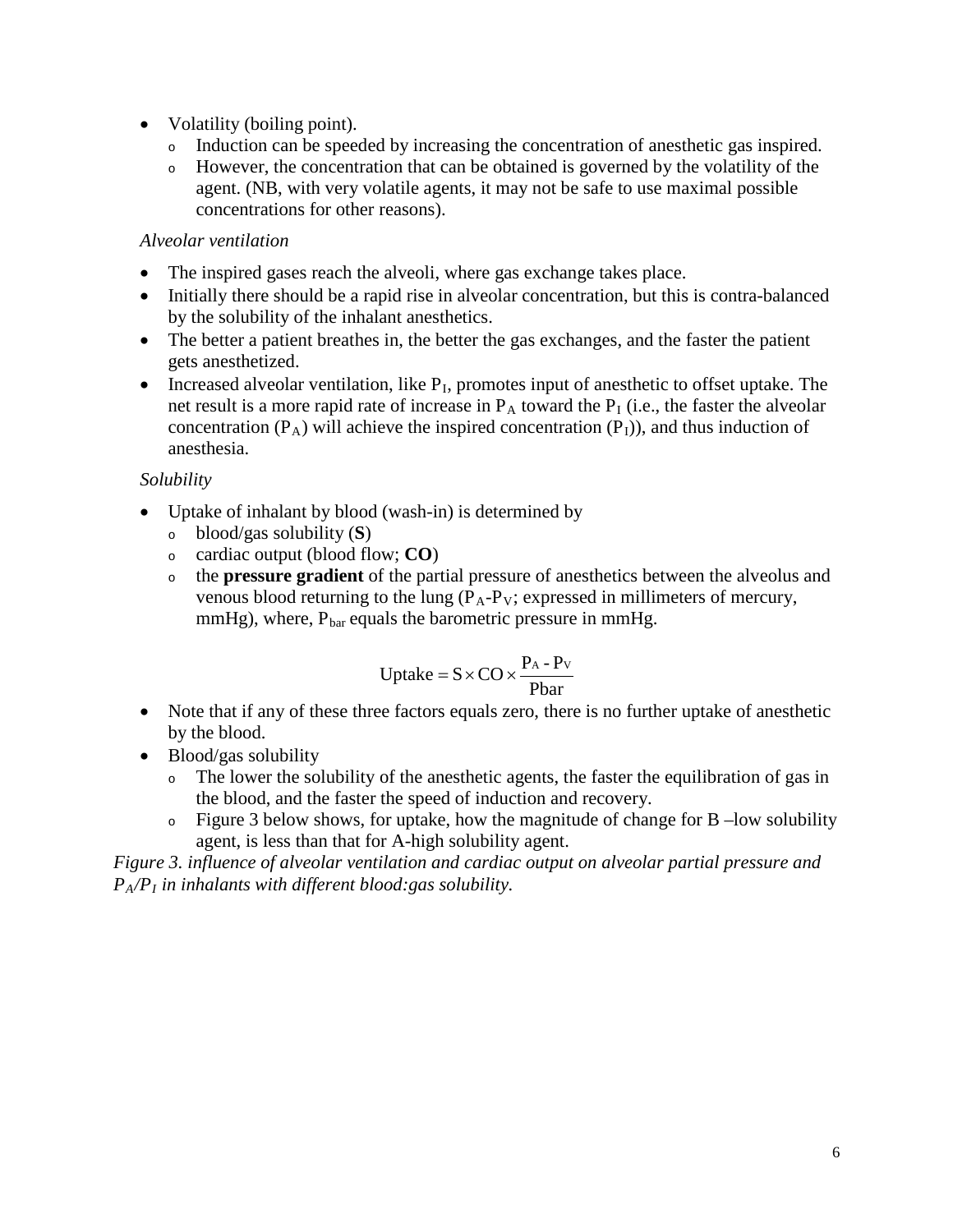

#### **Time**

- Blood/tissue (fat) solubility
	- <sup>o</sup> The less soluble the anesthetic gas in fat, the lower the uptake in fat tissue.
	- <sup>o</sup> In short anesthetics this factor is not important, but for long anesthetics, it affects recovery.
	- <sup>o</sup> If the blood/fat solubility of the anesthetic gas is high, then in a fat animal, recovery from a long anesthetic will be slow, even with agents with a low blood/gas solubility.

#### *Cardiac output*

- The higher the CO, the higher the uptake.
- This result in slower rate of rise in PA/PI
- It mainly affects drugs with a high solubility (see figure 3)
- A positive feedback (danger!):
	- <sup>o</sup> The deeper the patient gets, the further decrease of CO (while PA approaches PI more quickly, as there is less uptake of the anesthetic by the blood), which further deepens the patient.
	- <sup>o</sup> In sick animals with reduced cardiac output, anesthetics have more profound cardiopulmonary effects because of increased Pbr (vicious cycle in a way).

#### *Tissue capacity and the blood flow*

- With the higher blood flow to the tissue and its capacity, the greater the uptake of the anesthetic by the tissue.
- When the tissue gets saturated with the anesthetic, the alveolar concentration would remain constant, and  $P_A$  would approach  $P_I$  through equilibration.

### *Agents in current use*

#### **Isoflurane (Forane®, Isoflo®, Generics).**

• This agent was the first which really appeared to be as good, if not better than halothane.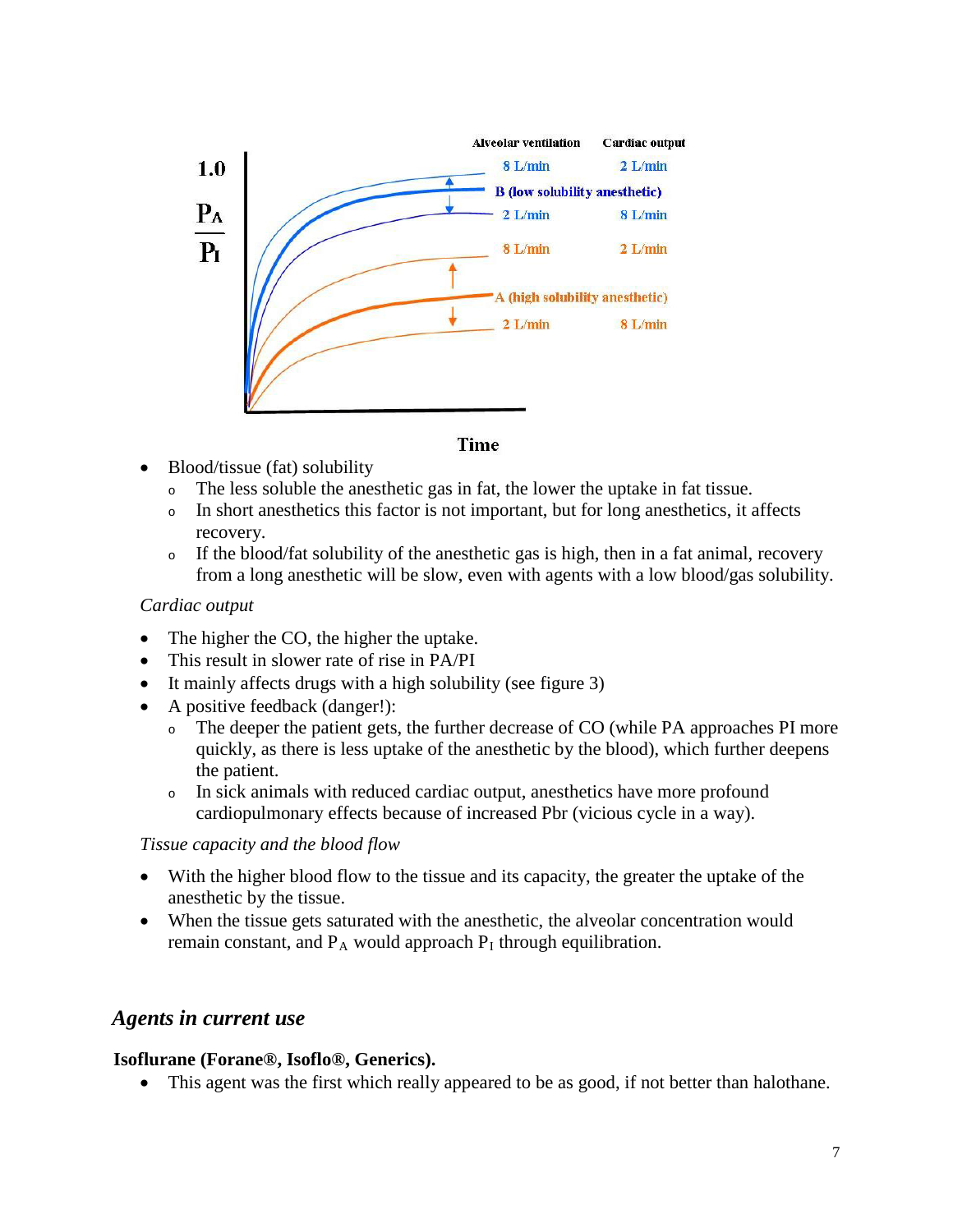- For years, the significant difference in pricing (10 times) has been the primary deterrent for veterinarians to use it over halothane, but more recently due to the generic product competition, the pricing of isoflurane has come down substantially making it more affordable for veterinarians as well as for physicians.
- MAC is about 1.3%, so surgical anesthesia is produced with end tidal concentrations of about 1.5-1.7% in oxygen  $(2 – 2.4 %$  at vaporizer). This will be further reduced with premedicants and induction agents.
- It is very insoluble in blood and a lot less soluble than halothane in fat. Thus induction and recovery is faster
- Signs of anesthesia are identical to those seen with halothane.
- Analgesia is poor and muscle relaxation moderate (i.e., as halothane).
- Dose dependent depression of respiratory and cardiovascular system is seen. These changes are similar to those occurring with equipotent doses of halothane, but the myocardial depression with isoflurane is less, whilst respiratory depression is greater (to the extent that in horses isoflurane should only be used with IPPV).
- Liver metabolism is very low, decreasing the risk of hepatitis. Nevertheless, there has been at least one report of a human patient previously sensitized by exposure from halothane suffering hepatitis after an isoflurane anesthetic.
- If administered by rebreathing circuits (especially those with in circle vaporizers) the quantities used are reduced, therefore cost can be reduced.

### **Sevoflurane (Ultane®)**

- A halogenated ether which underwent trials some years ago, then was "dropped" as it is metabolized, is unstable in the presence of soda lime (compound A formation) which has been shown to be nephrotoxic in rats.
- However, it was licensed in Japan for human usage over a decade, and has now been used safely on over 8 millions of people. As a result the potential toxicity has been re-investigated and is now clinically used in the USA and Europe.
- It has low blood/gas solubility even lower than isoflurane, so induction and recovery is quick.
- In a horse this quick recovery may cause emergence excitement, so a low dose of sedative (usually xylazine) is given to slow the recovery and avoid the adverse reaction at the time of recovery.
- Unlike isoflurane it does not cause mucous membrane irritation so it is considered that it will totally displace the last remaining reasons for using halothane (e.g., neonatal mask induction by pediatricians).
- MAC in horses has been shown to be 2.36%.
- Cardio respiratory effects were similar to those induced by other agents.
- Similar results have been obtained in the goat (although MAC is slightly higher).
- Has taken on well recently both in human and veterinary market due to market push by the pharmaceutical company.
- Just as isoflurane, when the patent expires (soon), the price is expected to drop substantially due to generic product competition.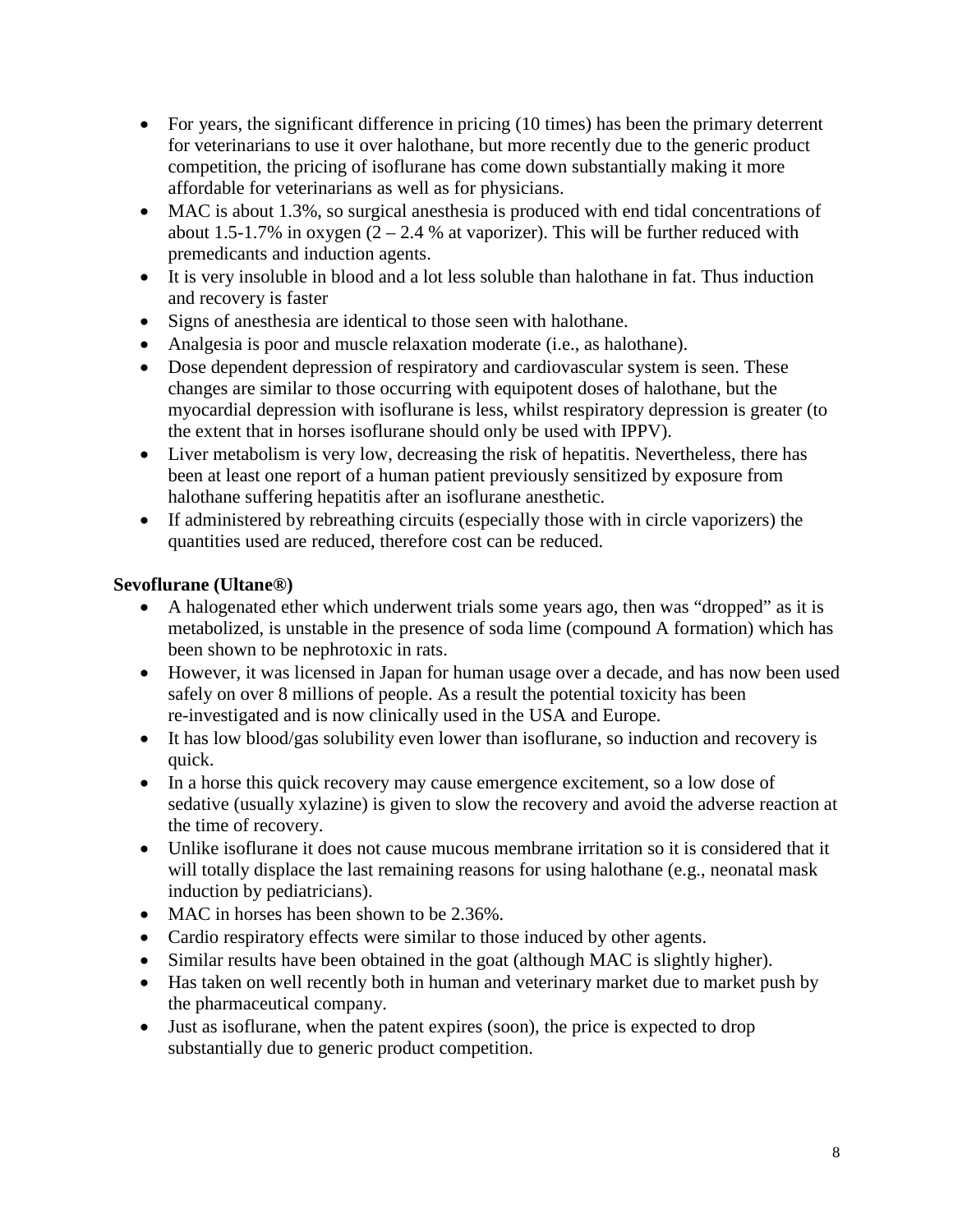## *Agents no longer in regular current use*

#### **Nitrous oxide**

- Presented in blue cylinders filled with liquid  $N_2O$ .
- Boiling point low, so vaporizes in cylinder, and obtained from cylinder as a gas.
- MAC above 100%, so cannot be used on its own.
- Much more wide spread use in human medicine than in veterinary medicine.
- Ensure at least 30%  $O_2$  is given.
- Advantages:
	- <sup>o</sup> Very insoluble in blood and in fat, so rapid uptake and elimination.
	- <sup>o</sup> May also speed up induction with other agents by the "second gas effect".
	- <sup>o</sup> Excellent analgesia and its use reduces the concentration of halothane required.
	- <sup>o</sup> Little cardiovascular or respiratory depression and very safe as long as sufficient oxygen  $(30\% + )$  is given.
- Disadvantages:
	- <sup>o</sup> Limited potency.
	- <sup>o</sup> Tends to diffuse into all gas-filled cavities such as gut, so some authorities. DO NOT use in horses or ruminants.
	- <sup>o</sup> Danger of hypoxia.
	- <sup>o</sup> Diffusion hypoxia during recovery. A 5-10 minutes of 100 % oxygen supplementation should prevent the diffusion hypoxia.
	- <sup>o</sup> Increase environment pollution.
	- <sup>o</sup> Drug abuse by personnel.
- Practical use
	- <sup>o</sup> Do not use unless the anesthetic machine has an oxygen deficit alarm!
	- In fit animals, can be used in a non-rebreathing circuit at 50%  $N_2O$  with 50%  $O_2$ .
	- $\circ$  In rebreathing circuits accumulation of N<sub>2</sub>O and of Nitrogen increases the danger of hypoxia.
	- <sup>o</sup> This danger can be avoided by emptying rebreathing bag several times in early stages to remove nitrogen, however not recommended to deliver  $N_2O$  using such system, and use of nonrebreathing system is recommended if  $N_2O$  is used.
	- $\circ$  100% O<sub>2</sub> should be given at the end of the procedure approximately 5-10 minutes to prevent diffusion hypoxia.
	- $\circ$  Higher concentrations of  $O_2$  must be used in pulmonary disease.
	- <sup>o</sup> It should not be used in ruminants or horse unless blood gas oxygen analysis is available.
	- <sup>o</sup> Probably not very practical for private veterinary practice setting as disadvantages outshadow the real useful advantages.

### **Halothane (Fluothane®, generics).**

- Once the most widely used volatile anesthetic agent in veterinary practice, but taken over more recently by isoflurane and to lesser extent by sevoflurane.
- Moderately insoluble in blood, and adequate volatility, therefore fast induction.
- Fairly fat soluble, so recovery from long anesthetic in fat animals may be prolonged.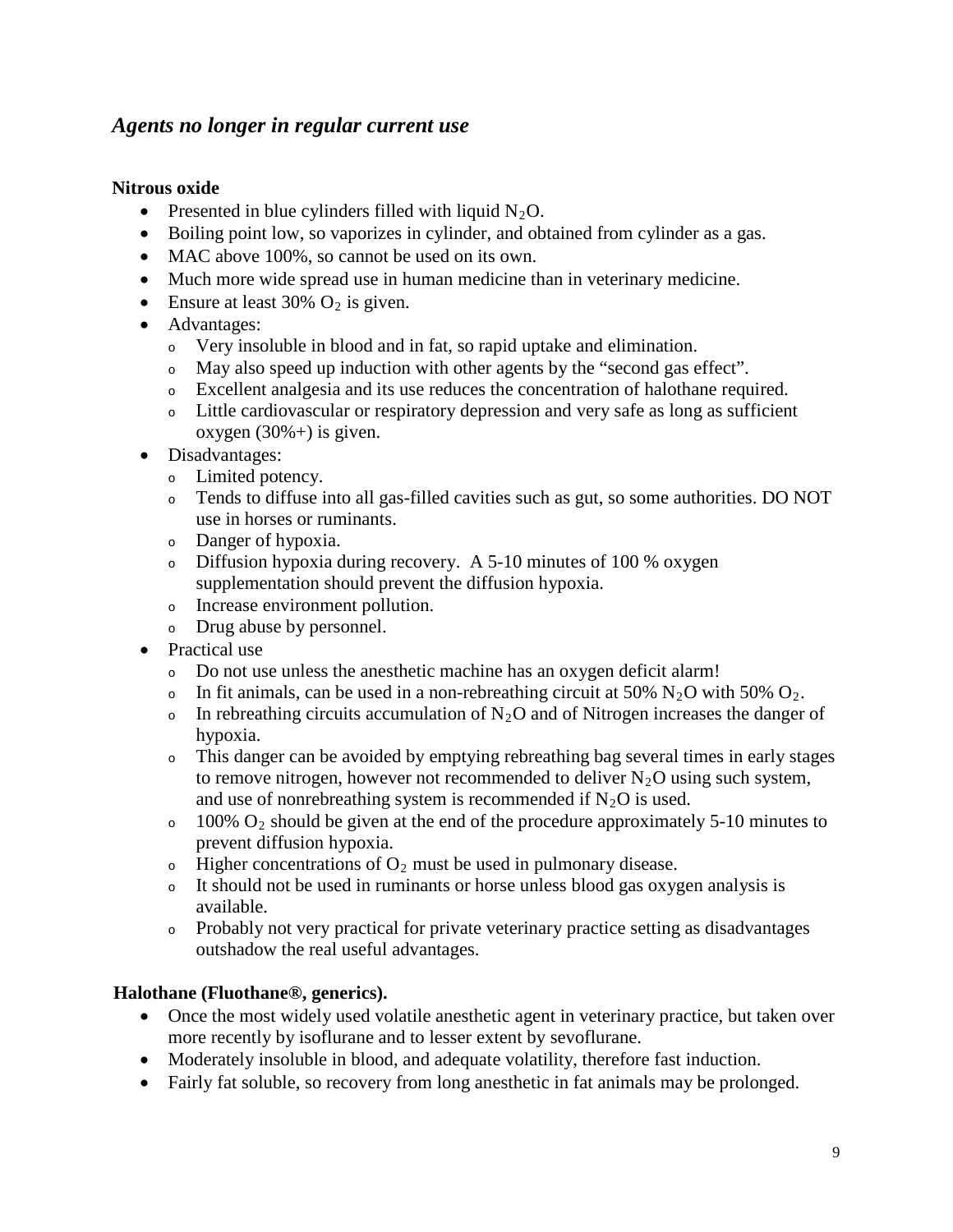- Halothane has been very widely used in human and veterinary anesthesia for around 50 years. However, it is no longer marketed in the US.
- Some equine practices will still carry it in their inventory, and preferably use it over isoflurane due to advocated superior recovery quality.
- It is a very effective, but potent and dangerous agent, as are most halogenated inhalation anesthetics. The following properties must be considered.
- A potent respiratory depressant. However, depressed respiration often consists of shallow rapid panting respiration, which being inefficient causes CO2 retention, and subsequent muscle tension and twitching.
- This makes judging the depth of anesthesia by older conventional reflex signs difficult.
- A marked hypotensive agent, which is dose dependent (and can be used to assess the depth of anesthesia). It has a particularly marked myocardial depressant action, as well as causing peripheral vasodilation.
- It is not a good analgesic, and is not good at suppressing reflex movements, Analgesics (e.g.  $N_2O$ ) may have to be given to avoid the need for deep anesthesia.
- Muscle relaxation is moderate.
- Shivering is frequently seen in the recovery period, reason unknown (? calcium imbalance).
- Halothane is significantly metabolized in the liver  $(\sim 20\%)$ . Some people who have received a halothane anesthetic become sensitized to the metabolites, and respond to a second challenge with a severe (sometimes fatal) hepatitis. It must be emphasized that this reaction is very rare and halothane is NOT directly hepatotoxic. However, for legal reasons, in human anesthesia another agent would be chosen for a second anesthetic (main danger period is 3-6 weeks after first exposure). It has not been conclusively proven to occur in animals. The significance to the veterinarian is that of preventing pollution, and exposure of staff to the agent.
- Sensitizes the heart to epinephrine induced arrhythmias. This is rarely a practical consideration unless the animal is very frightened at induction or in some animals where stress induced epinephrine release is expected such as with conditions of GDV and severe trauma.
- MAC in animals for halothane is about 0.9 % this gives, for stable anesthesia in practical situations, an end-tidal value of about 1- 1.2 % when oxygen alone is used as the carrier gas, and about 0.9 -1% when nitrous oxide /oxygen mixtures are used. This will be further reduced by premedicants and induction agents.
- N.B. Remember the normal distribution curve, and the fact that the MAC value only relates to 50% of the subjects. Thus, after acepromazine premedication and induction of anesthesia using 7-15mg/kg thiopental sodium, an end tidal concentration (as delivered via a non-rebreathing circuit) of about 0.6-1.0 % (1-2 % at vaporizer) halothane should be adequate for most surgical procedures.

### **Methoxyflurane (Penthrane®, Metofan®).**

- Soluble agent with a very low saturated vapor pressure so that induction and recovery are very slow.
- Analgesia is excellent, and some post operative analgesia remains.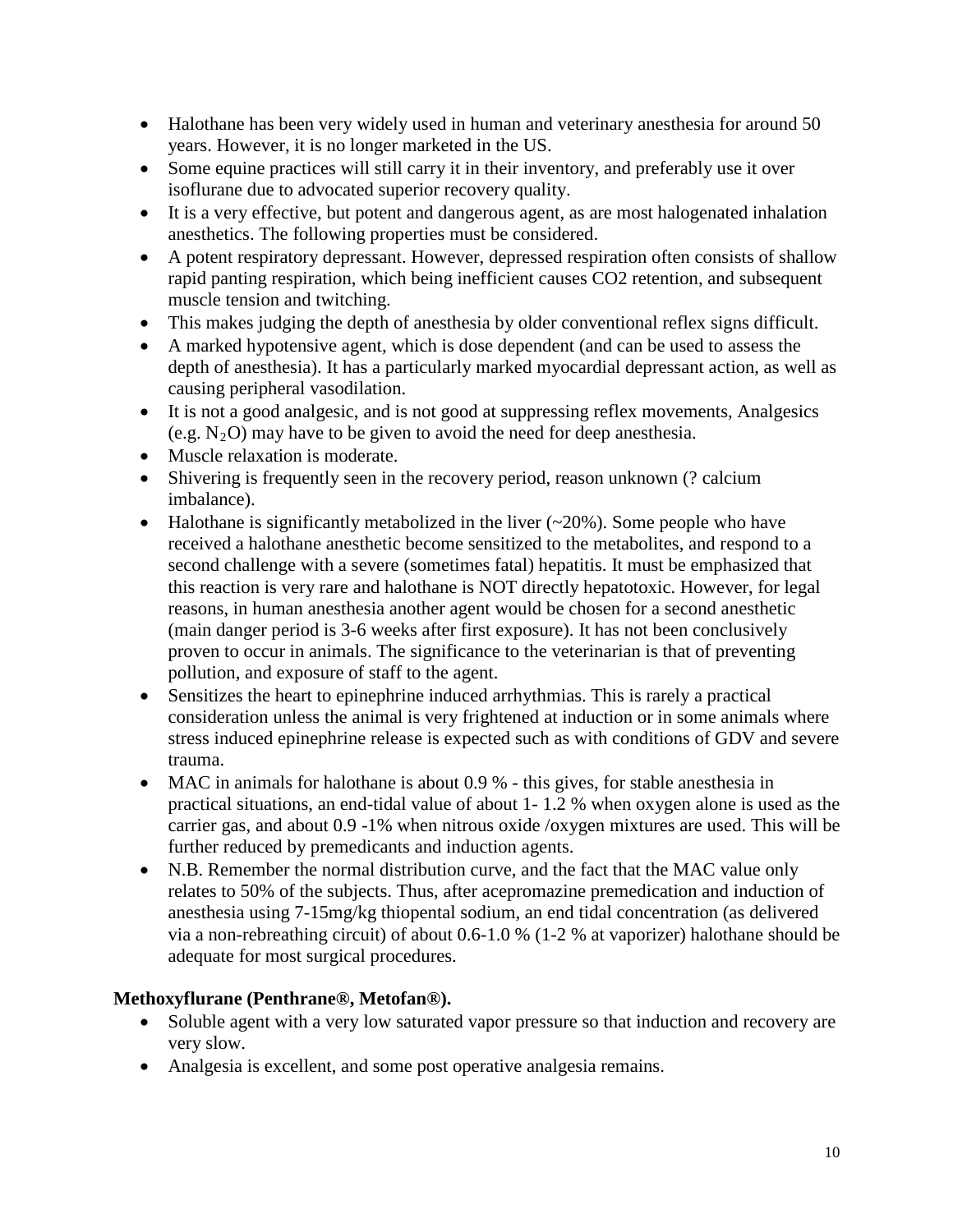- Nephrotoxic if used for very prolonged periods, and for this reason now no longer used in man. This meant the flow of the product into the veterinary market also was influenced, and this product is no longer available in the US.
- Good for use in small animals, but its low saturated vapor pressure prevents its use in horses.
- Very obvious smell gives some people very severe headaches, so good scavenging essential.
- High liver metabolism (~50%), so best to avoid in liver diseased patient.

## **Enflurane**

- This is much less soluble than halothane so that induction and recovery are faster.
- MAC is about 2% and, clinically, following intravenous induction, end-tidal concentrations of about 2.3% in oxygen appear to produce satisfactory anesthesia.
- However, in dogs the anesthetic dose is close to the convulsant dose, making it very difficult to obtain smooth anesthesia.
- Signs of anesthesia differ from usual, the dog's eye becoming central at much lighter levels of anesthesia than for other agents.
- In the horse the rapid recovery is associated with emergence excitement.
- In man it is primarily used with neuromuscular blocking agents.
- Liver metabolism is low, but does occur.

## **Cyclopropane**

- A very good agent in that it is very insoluble so that induction and recovery are rapid, but explosive.
- So now rarely used (if still available?)

## **Chloroform**

- The earliest agent used dating back mid  $19<sup>th</sup>$  century.
- Fairly fast and quiet induction and recovery.
- Good analgesia and fair muscle relaxation.
- Dose related respiratory and cardiovascular depression.
- However, sensitizes heart to epinephrine-induced arrhythmias (far worse than halothane in this respect).
- Liver toxic.
- Not used now except in the horse usually by those who feel comfortable with this agent through their previous exposure and experiences, where 'Standing' chloroform can still be useful.
- Premed with acepromazine to reduce the chance of epinephrine induced fibrillation.

## **Trichlorethylene**

- Excellent analgesic, but causes rapid jerking respiration, which makes stabilization of anesthesia difficult unless neuromuscular blocking agents are employed.
- Must not be used with soda lime!, as breaks down to toxic compounds.
- ? if still available but was still used in human cardiac work in the 1980's.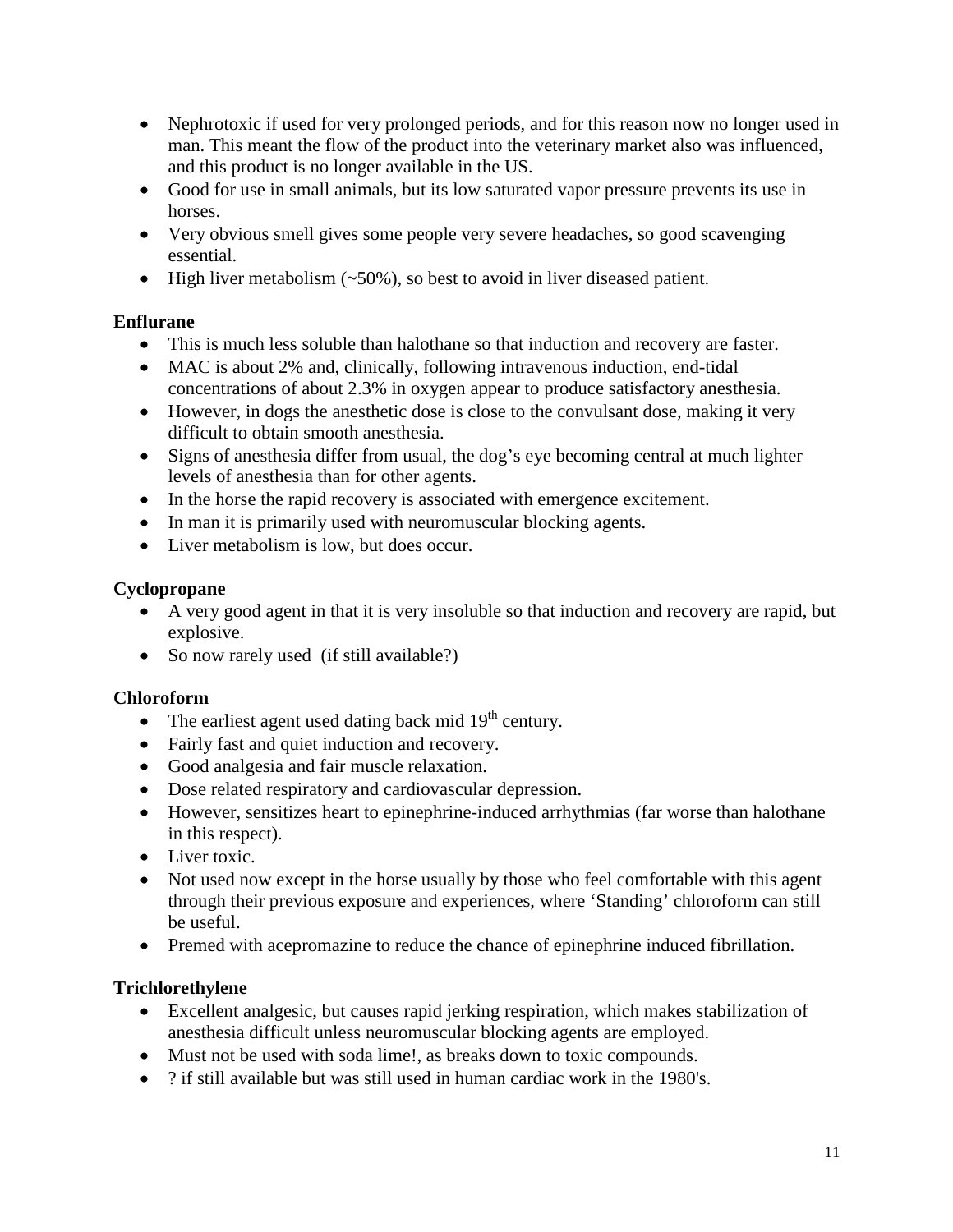### **Ether**

- This is still a useful agent. It gives excellent analgesia and muscle relaxation (has a direct effect on the neuromuscular junction).
- It is respiratory depressant, but cardiovascular function is well maintained at clinically suitable levels of anesthesia.
- Induction and recovery are fairly slow.
- Ether has a pungent smell and is irritant to mucous membranes.
- It causes copious salivation and bronchial secretion, so that atropine (or similar drugs) must be used for premedication.
- The use of ether is mainly limited by the fact that it is inflammable.
- It is inexpensive so still used in developing countries.

# *New agent. (limited veterinary experience to date).*

### **Desflurane (Suprane®).**

- This is one of the latest of the volatile agents. It is very insoluble, and has a very rapid induction/recovery (note, also fat insoluble).
- Its boiling point is close to room temperature, so a complicated heated vaporizer is required.
- Experience in animals has shown it to be an excellent anesthetic agent, with most cardiovascular effects similar to those of isoflurane.
- However in contrast to most other halogenated volatile anesthetics, desflurane causes a tachycardia.
- In the horse, the rapid changes in depth which can be achieved result in particularly 'controlable' anesthesia, and recovery is exceptionally rapid, and, if coupled with some post-operative sedation, is of outstanding quality. It would seem that desflurane might be particularly useful in this species.
- Currently its high cost limits its widespread use in veterinary practice.

## **Xenon**

- Since 1994, research on the evaluation of the possible use of xenon as an anesthetic in inhalation narcosis has been conducted throughout the world.
- Xenon (Xe), an inert gas, is present in the atmosphere in extremely low concentration. Xenon produces inhalation anesthesia similar to Nitrous Oxide, however there is not enough xenon in the earth atmosphere to be used for this purpose.
- Xenon has minimal hemodynamic effects, and the lowest blood/gas partition coefficient among the known anesthetic agents.
- With a minimum alveolar concentration of 71%, it is more potent than nitrous oxide (105% MAC). It is an inhaled agent with analgesic and anesthetic effects.
- Not metabolized in the body and is eliminated via the lungs. Low flow and closed breathing systems are recommended.